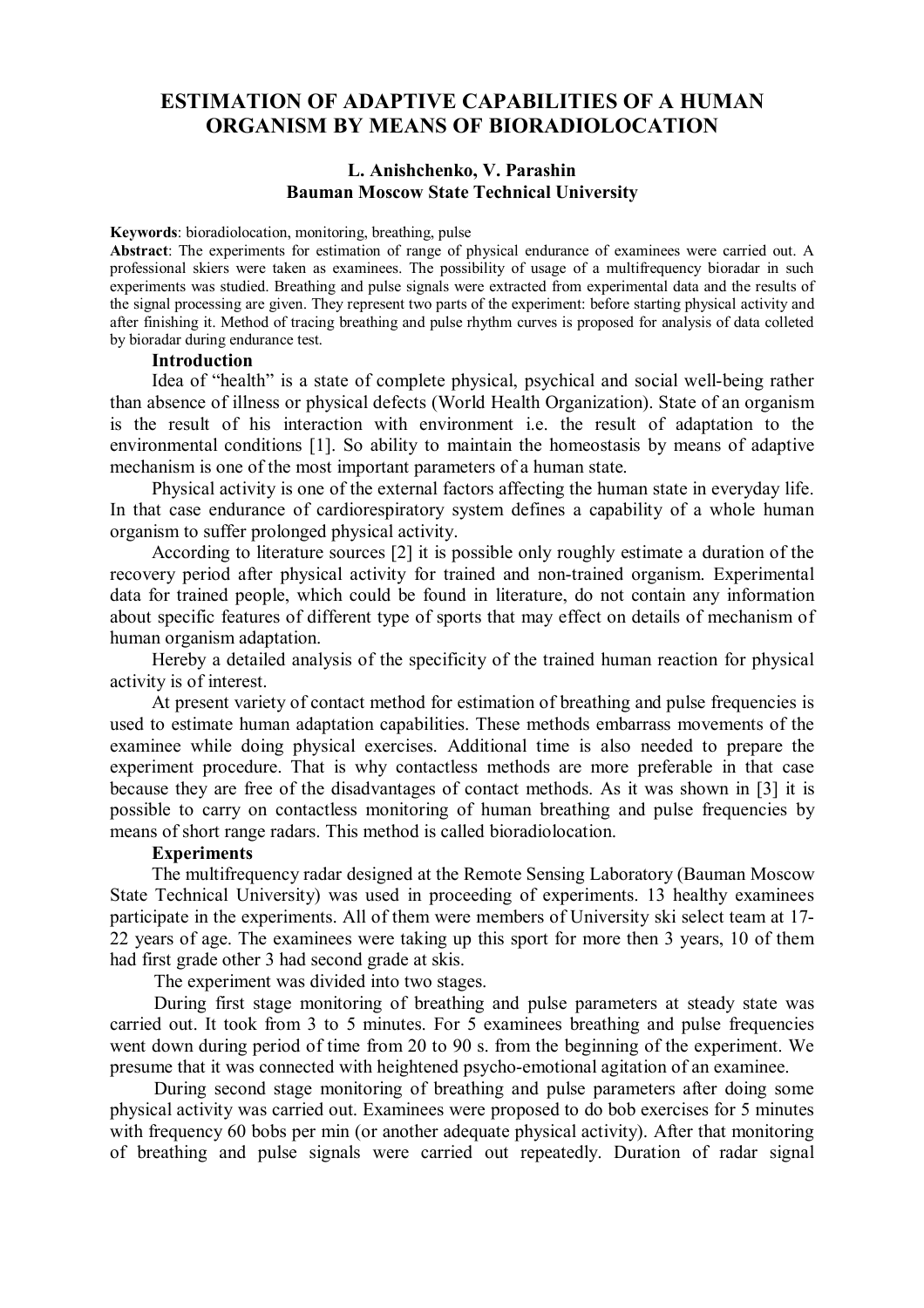registration depend on the level of endurance of the examinee. It was determined by period of time when breathing and pulse frequencies reached level that corresponds to steady state.

Potential of bioradiolocation as method for estimation of a functional state of an organism was reviewed during experiments in which ski sportsmen participated. As is well known permanent doing ski sports influence on adaptation capabilities of organism by increasing endurance against hard exercise stress. Reaction of cardio respiratory system usually is considered while estimating examinee adaptation capabilities. The main attention in this case is paid to so called recovery time of breathing and pulse parameters after stopping doing any activities.

Changes in breathing pattern, which are caused by stress, are called stenoventilation tuning [4]. During this period of time organism compensates increasing oxygen demand by rising breathing frequency or making breath deeper. But these stenoventilation tuning have great individual differences (Gardner, 1977 and others). Specific features of respiratory system of a human depend on basal breathing pattern that should be considered while estimating adaptive capabilities of an organism. Nevertheless basal pattern and its tuning under the influence of different factors remain unchangeable for each man.

# **Results of experimental data processing**

It is important to choose right method for visualization of information when processing bioradiolocation data as well as others experimental results. This method should give as much information about experimental data as possible. If the method is right one it decrease stress of the operator and reduce time which is needed for experimental data processing. This problem become quite relevant in case of prolonged realizations, when part of useful information could be misrepresent or even lost due to unsuitable method for experimental data processing.

At present analysis of breathing frequencies is not paid so mush attention as analysis of cardiac rhythm variation. It takes place because practitioners usually more interested in measuring volume parameters. That is why almost all diagnostic breathing apparatus give very little information about pattern of breathing.

So the task was to prove information capacities of breathing time parameters while estimation adaptation capabilities of a human organism. To do so it was necessary to choose the method of giving information, by which it is possible to track changing in a momentary breathing frequency at steady state and after doing physical activities. In case of analysis of signal records duration for more than several minutes the best way to represent results of the experiments might be graphic representation of the dynamic changing in parameters of breathing and pulse.

The example of experimental data processing, which were obtained during procedure of bioradiolocation, is given below. The examinee was male, 21 years old, first grade at skies.



Fig. 1 – Received signal for one of probing frequencies.

Fig. 1 - 3 correspond to the first stage of the experiment (before doing any activities by an examinee). On fig. 2 radar signal reflected from the human thorax surface is given.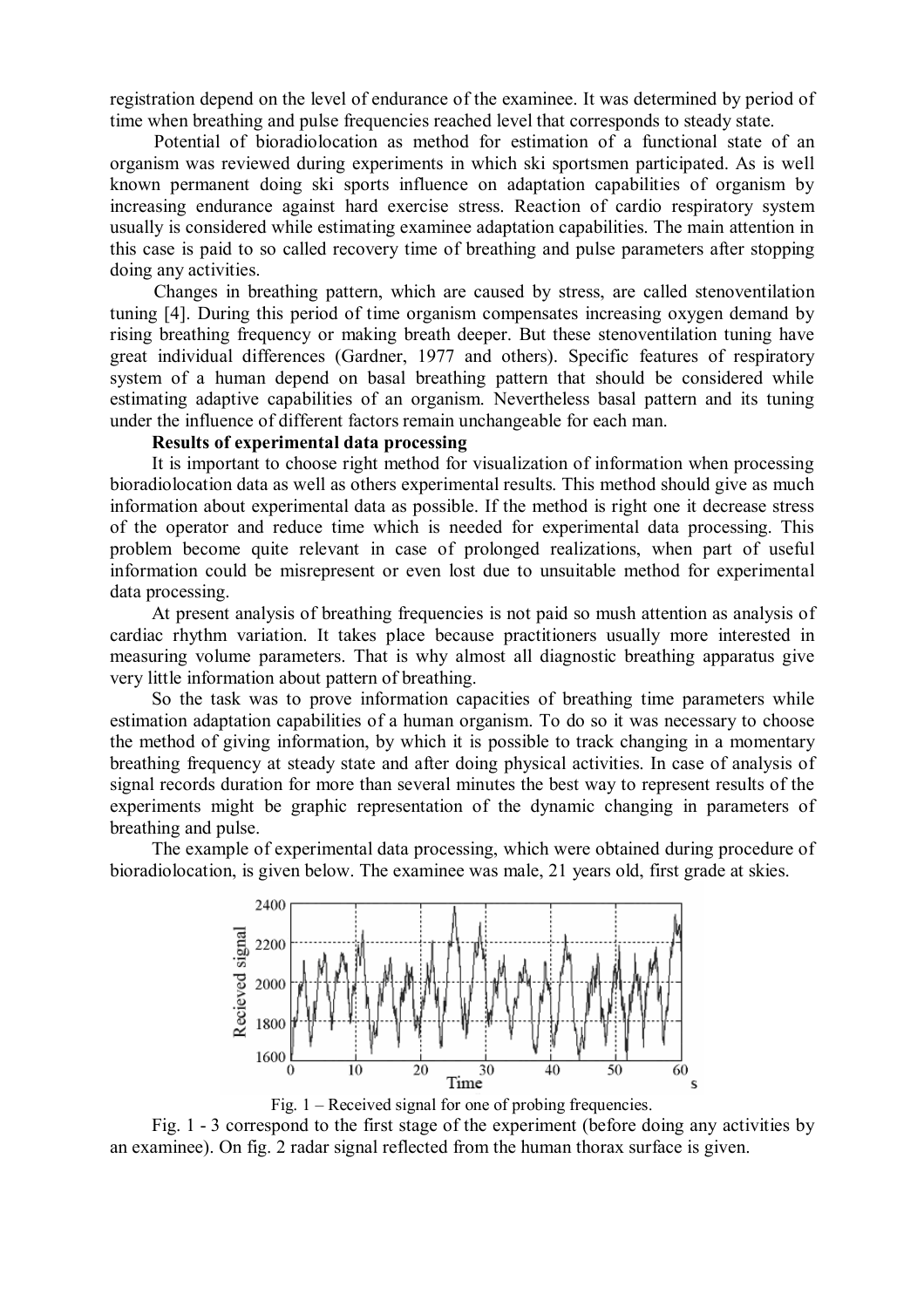It is obvious that by this graphic representation of results it is possible to estimate mean time interval between breathing movement and time variation of inspiration – expiration period duration. But for finding out any pattern of this variation such graphic representation is not convenient.

From our point of view rhythmogram is the best method for representing of information when estimating dynamics of breathing frequency changing. It gives graphic information about variation of inspiration – expiration or pulse intervals in time. Rhythmogram of breathing and pulse signals for steady state are given on fig. 3 and 4.





It can be seen from fig. 2 that breathing frequency at steady state is not constant. It has a significant time variation. During 3 minutes after start of the experiment pulse frequency descended. It could be caused by the fact that experiment was psychological stress for examinees. After some period of time (from 1 to 3 minutes) examinees became calmer.

Rhythmograms of breathing and pulse signals after doing physical activities by examinees are given below.



Fig. 5 – Rhythmogram of pulse signal

As can be seen from fig. 4 and 5 it took different time for breathing and pulse frequencies to reach the level of steady state during second stage of the experiment. Pulse